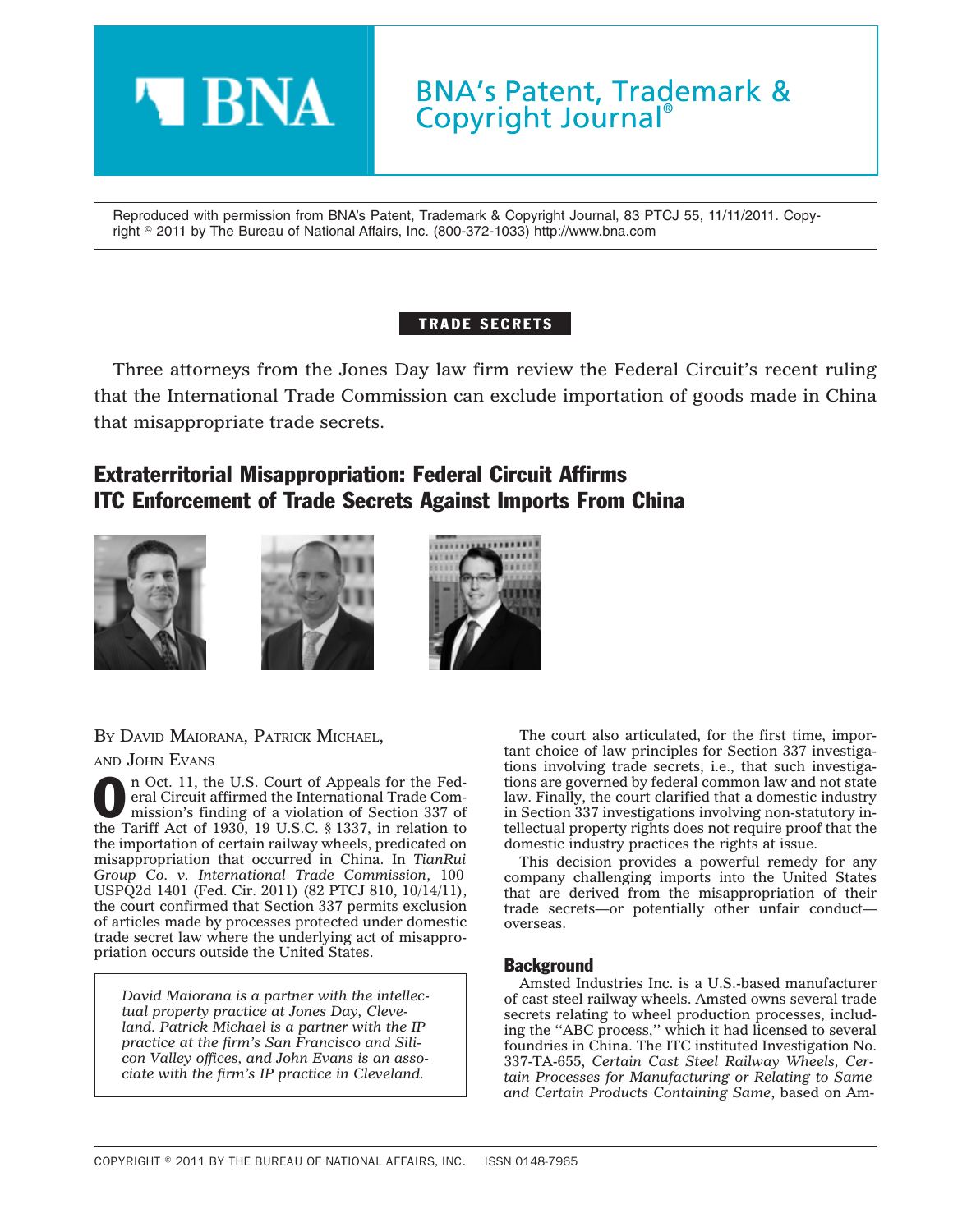sted's complaint that respondents TianRui Group Co. and TianRui Group Foundry Co. imported wheels into the United States that were made in China using the ABC process, allegedly misappropriated from Amsted.

TianRui allegedly acquired the secret ABC process in China by hiring employees away from one of Amsted's Chinese licensees after its own licensing negotiations with Amsted fell apart.

Early on, TianRui moved to terminate, i.e., to dismiss, arguing that the misappropriation occurred in China and that Section 337 does not apply to conduct outside the United States. The administrative law judge denied the motion, noting that the focus of Section 337 is not the misappropriation per se, but instead the nexus between unfair methods of competition and importation of the articles at issue.

On the merits, the ALJ found a violation of Section 337 under Illinois trade secret law, as well as general principles of trade secret law and the Restatement (First) of Torts. The evidence showed that TianRui's process was essentially identical to the ABC process, and that TianRui misappropriated the ABC process.

The ALJ also held it was not essential for Amsted to prove that it used the ABC process in the United States to satisfy the domestic industry requirement of Section 337. Rather, all Amsted needed to prove was that its domestic industry would be substantially injured by the imported wheels.

The commission affirmed without review and issued a limited exclusion order that barred the wheels from entry into the United States. TianRui appealed the commission's determination to the Federal Circuit.

#### The Majority Decision

A divided panel of the Federal Circuit affirmed.

The panel majority held that: (1) federal common law, and not state law, controls in Section 337 investigations based on trade secret misappropriation; (2) the ITC has authority under Section 337 to exclude the importation of products into the United States where those products were made using a trade secret misappropriated abroad; and (3) a complainant seeking to vindicate trade secret rights need not show that it exploits the trade secret in a domestic industry.

#### The ''Federal Common Law of Trade Secrets'' Governs Section 337 Investigations

The majority first addressed choice of law as a matter of first impression. In rejecting the application of Illinois trade secret law, the court held ''that a single federal standard, rather than the law of a particular state, should determine what constitutes a misappropriation of trade secrets sufficient to establish an 'unfair method of competition' under Section 337.'' Slip op*.* at 9. Section 337 reflects congressional policy relating to preventing unfair competition, rather than any state policies.

Further, Section 337 deals with international commerce, the province of federal law. While there is no federal common law of trade secret misappropriation, most states' trade secret laws are derived from the Restatement of Unfair Competition and/or the Uniform Trade Secrets Act, and thus, ''varies little from state to state.'' *Id.* at 10. Here, there was no dispute over the substantive law of trade secrets, which accorded with generally accepted principles ''as reflected in the Restatement, the Uniform Trade Secrets Act, and previous Commission decisions under section 337.''1 *Id.* at 11.

## Unfair Methods of Competition and Unfair Acts in the Importation of Articles Include Importation-Related Acts of Trade Secret Misappropriation That Occur Overseas

The panel diverged on the issue of ''extraterritoriality'' with respect to the relevant location of the conduct for a Section 337 analysis. The dissent described the case as involving ''conduct which *entirely* occurs in a foreign country.'' Dissent at 2 (emphasis in original). In rejecting this characterization, the majority explained that the misappropriation was ''merely a predicate to the charge'' and that the ''importation of articles'' into the United States provided a domestic nexus under Section 337. Slip op. at 15-16.

Federal statutes presumptively have no extraterritorial effect, absent a clear expression of congressional intent to the contrary. *E.E.O.C. v. Arabian American Oil Co*., 499 U.S. 244, 248 (1991). That presumption, however, did not apply here for three reasons.

First, Section 337 applies to ''[u]nfair methods of competition and unfair acts in the importation of articles." 19 U.S.C.  $\S$  1337(a)(1)(A). Importation is inherently international conduct, like immigration, that Congress would not have addressed with a purely domestic statute. In both contexts, the focus is not on punishing the wrongdoer for acts abroad, but on precluding entry into the United States.

Second, the foreign conduct at issue was not purely ''foreign.'' Rather, the misappropriation was the first in a chain of acts that led to importation and domestic injury—and the latter two are required elements of a Section 337 claim. By requiring a showing of importation-related acts and considering domestic injury, the commission is not regulating foreign conduct; ''It only sets the conditions under which products may be imported into the United States.'' Slip op. at 15.

To hold otherwise would create a ''conspicuous loophole'' that allows misappropriators to circumvent trade secret laws simply by ensuring that their acts of misappropriation occurred outside the United States, a technicality that Congress surely could not have intended to create.

Third, the legislative history supported this interpretation. In a predecessor to Section 337, Congress chose the broader phrase ''unfair methods of competition'' rather than "unfair competition," which has a narrower, specialized meaning. *See id.* at 17. Numerous commission and legislative reports evidenced the need to protect domestic industries from unfair import practices, beyond conventional anti-dumping remedies. *Id.* at 17-19.

The court further rejected TianRui's argument that the commission improperly applied domestic trade secret law to conduct in China. The touchstone of the commission's authority under Section 337 is importation into the United States and importation-related activities.

The commission enforces domestic law, e.g., patent, trademark, copyright, mask work, or trade secret, only

<sup>&</sup>lt;sup>1</sup> While there was no conflict of laws in this case, the court did recognize that choice of law principles ''could be important in other cases.'' Slip op. at 11.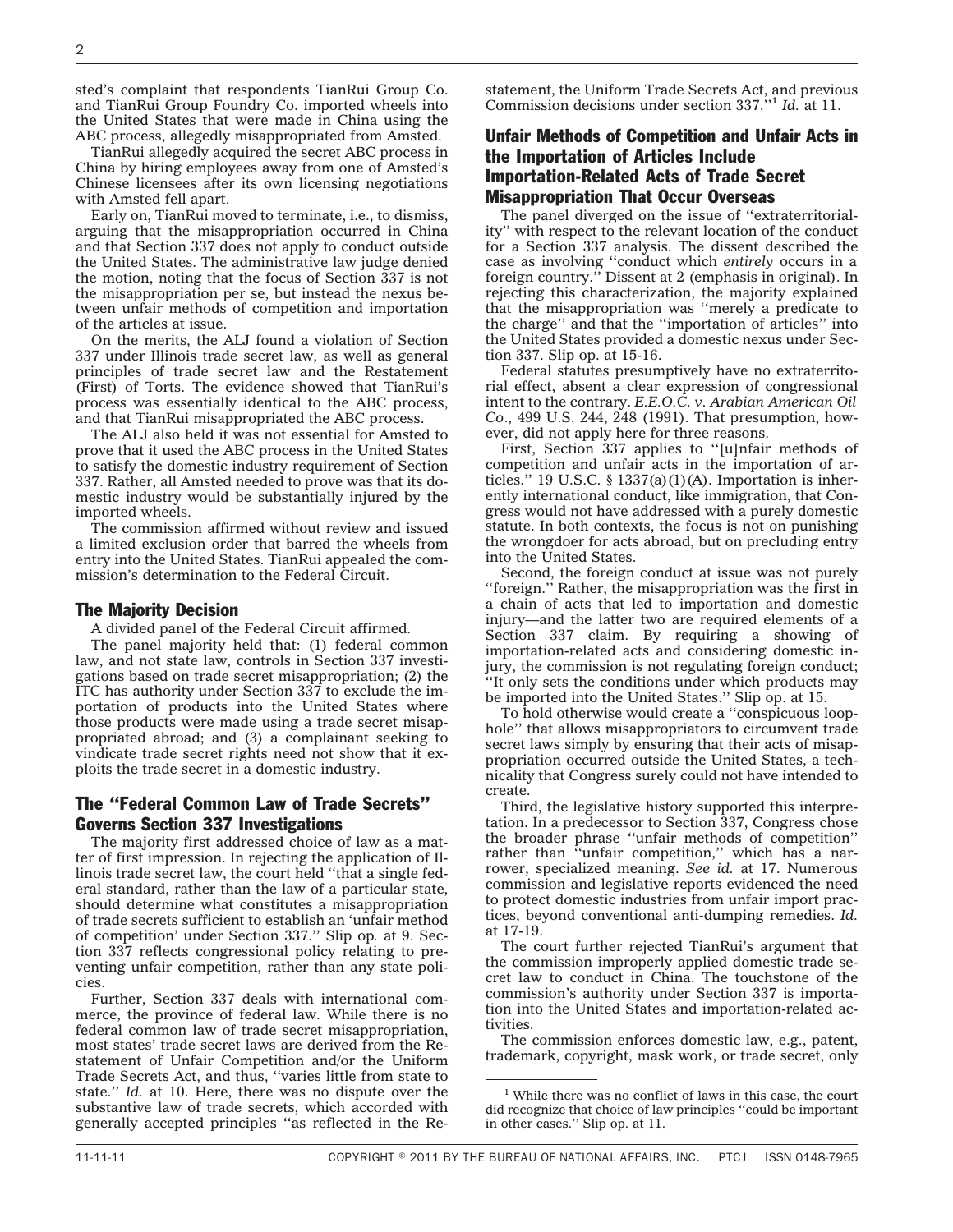in instances where some act related to importation is present, and only to the extent that importation affects the domestic market. Purely extraterritorial conduct, i.e., conduct that does not relate to importation into the United States, is beyond the Commission's jurisdiction. Indeed, nothing in the commission's determination prevented TianRui from selling its wheels in China or anywhere else outside the United States.<sup>2</sup>

Similarly, previous cases narrowing the extraterritorial application of United States patent law did not implicate the commission's authority under Section 337 regarding trade secret misappropriation. First, in *In re Amtorg Trading Corp.*, 75 F.2d 826 (C.C.P.A. 1935), the Court of Customs and Patent Appeals<sup>3</sup> held that Section 337 did not enlarge the scope of substantive patent law, which (at the time) did not provide that the importation of a product made overseas using a U.S. patented process was infringing. Trade secret misappropriation was not at issue in *Amtorg*, and in any event, *Amtorg* was later superseded by statute, 19 U.S.C. § 1337a. Second, *Amgen Inc. v. U.S. International Trade Commission*, 902 F.2d 1532 (Fed. Cir. 1990), addressed a statutory provision specific to patents, Section  $337(a)(1)(B)$ , and has no bearing on the commission's authority over ''unfair methods of competition and unfair acts in the importation of articles" pursuant to Section  $337(a)(1)(A)$ .

Third, *Microsoft Corp. v. AT&T Corp.*, 550 U.S. 437 (2007), dealt with the application of U.S. patent law, 35 U.S.C. § 271(f), in connection with the sale of computers in a foreign country, which again is ''inconsistent with the congressional purpose of protecting domestic commerce from unfair methods of competition in importation such as trade secret misappropriation'' under Section 337(a)(1)(A). Slip op. at 25.

### Proving Domestic Industry for Non-Statutory Intellectual Property Rights Does Not Require Proof of Exploitation of the Rights at Issue

The majority also rejected the claim that Amsted was required to prove that it practiced the intellectual property rights (the misappropriated trade secrets) in a domestic industry, i.e., that Amsted had to prove the ''technical prong'' of domestic industry.

Section 337 includes different provisions for statutory and non-statutory intellectual property rights. Statutory rights, e.g., patent, trademark, copyright, etc., require that ''an industry in the United States, *relating to the articles protected by the patent, copyright, trademark, mask work or design concerned*, exists or is in the process of being established.'' 19 U.S.C.

<sup>3</sup> The Court of Customs and Patent Appeals was the predecessor to the Federal Circuit.

§ 1337(a)(2) (emphasis added). This is known as the ''technical prong'' of domestic industry in Section 337 investigations, under which a complainant must demonstrate that its domestic industry exploits the rights at issue.

Non-statutory rights, on the other hand, do not require ''technical prong'' proof, but rather a showing that the unfair import practices cause, or threaten to cause, a domestic injury. 19 U.S.C.  $\S$  1337(a)(1)(A). While some legislative history supported the claim that ''technical prong'' proof was needed for non-statutory rights, the statutory rights were the only provisions so limited.

Further, requiring strict ''technical prong'' proof was not consistent with the commission's broad and flexible approach to determining domestic industry in view of the realities of the marketplace. Thus, injury to an ''industry in the United States'' was sufficiently established under Section  $337(a)(1)(A)$  by showing that the imported products could directly compete with the domestic products of the trade secret holder.

#### The Dissent

In Judge Kimberly A. Moore's dissenting view, the commission's interpretation of Section 337 punished TianRui for foreign conduct. Dissent at 1-2. The conduct at issue, according to Moore, was ''*entirely*'' in a foreign country and was presumptively beyond the reach of United States law. Had Amsted's trade secrets been stolen in the United States, then Section 337 might bar later importation. But, because none of the unfair acts happened in the United States, there was no violation of U.S. law to support a determination that Section 337 had been violated.

Describing the majority opinion, Moore states: ''The potential breadth of this holding is staggering.'' Dissent at 3. Moore cautioned that this finding might be the thin end of the wedge, inviting broader scrutiny into foreign business practices that United States courts might consider ''unfair.'' *Id.* at 4.

She argued that the unfair act at issue was not the importation of wheels. There was nothing inherently unfair about the wheels. Their presence in the United States was not unlawful, unlike the immigration statutes relied on by the majority.

Moore found no indication that Congress intended Section 337 to apply to acts outside the United States. Nothing in Section 337 itself hinted at extraterritorial intent. Without a statutory hook, she argued, there can be no extraterritorial application.

As to the majority's point about importation as an inherently international transaction, Moore disagreed. Immigration statutes and other statutes applying to international conduct generally include express language authorizing extraterritorial application.

In Moore's view, this case presented basically the same facts that led the Court of Customs and Patent Appeals to its conclusion in *Amtorg*, that Section 337 (at the time) did not reach imports made using patented processes outside the United States. In that case and in this one, the imported products were not themselves in violation of United States law. Manufacture in China does not violate United States law. And, the fact that Congress added 19 U.S.C. § 1337a specifically to address process patents (and not other intellectual property rights) indicated that Congress did not extend the

<sup>&</sup>lt;sup>2</sup> Although the commission does not apply foreign law, the majority also noted that there was no apparent conflict between Chinese trade secret law and the law applied by the commission, nor was there any conflict with Article 39 of the Agreement on Trade-Related Aspects of Intellectual Property Rights, a multilateral treaty governing trade secrets protection to which China is a signatory. Slip op. at 21. As such, there was no international dichotomy that would create tension regarding the legality of TianRui's actions and counsel against rewarding exclusionary relief. *Id.* The court's willingness to find no conflict of laws between the commission's general principles of trade secret law and TRIPS could have far-reaching implications, as all 153 members of the World Trade Organiza-<br>tion, including China, are TRIPS signatories.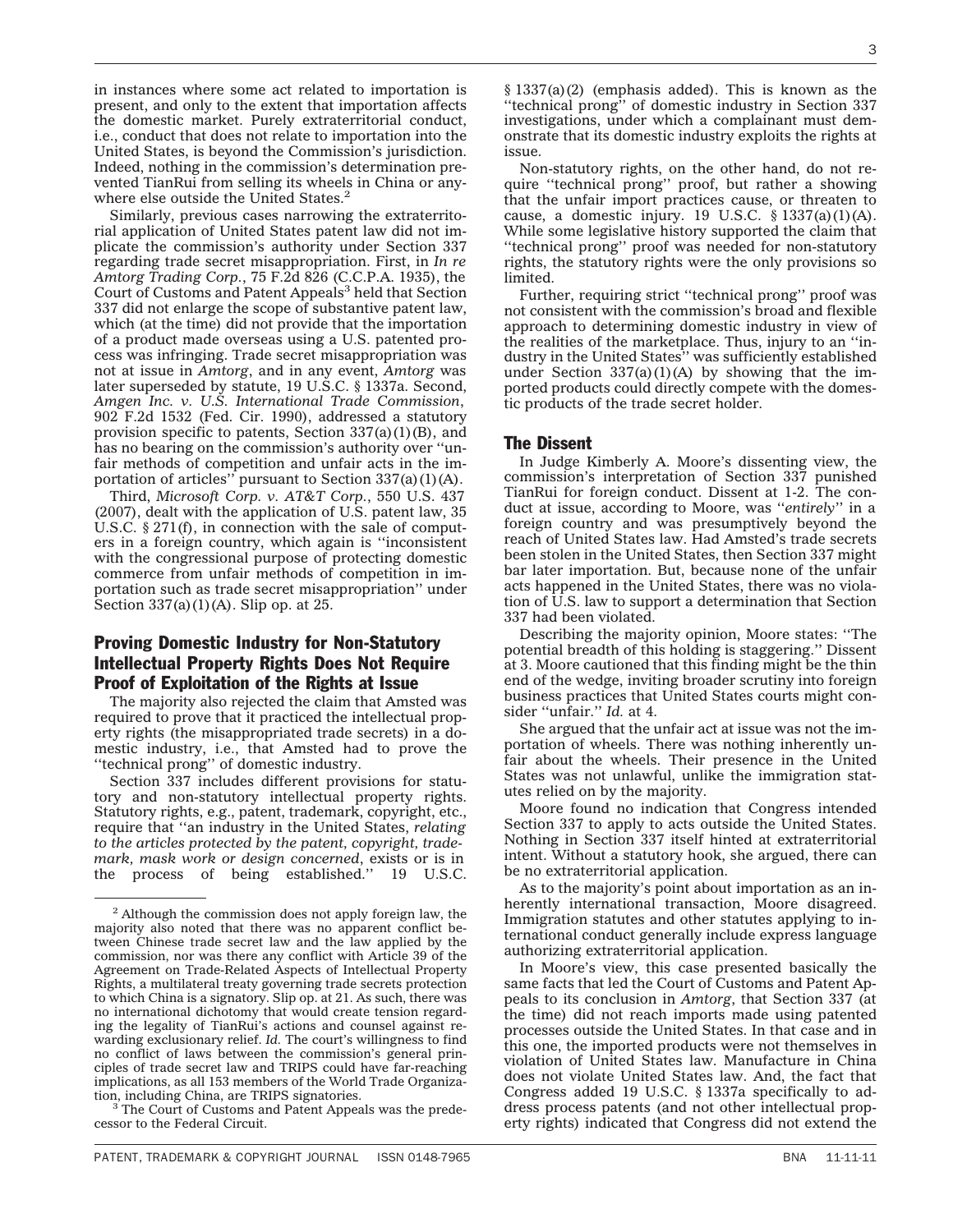reach of Section 337 as to other forms of intellectual property.

Neither did Moore believe that the legislative history cited by the majority indicates clear congressional intent for extraterritoriality. One of the purposes of Section 337 was to provide an efficient way for domestic rights holders to address unfair import practices at their source at Customs, rather than in piecemeal fashion by customer suits throughout the United States. Avoiding multiple suits, she reasoned, was the basis for comments about addressing unfair practices used by those residing outside the jurisdiction of the United States.

Moore's main issue with the majority's decision was that foreign law generally governs foreign conduct. Whether U.S. and Chinese trade secrets laws are in accord is of no consequence; it is not for the commission to apply Chinese law in determining whether Section 337 has been violated.

In any case, policy counseled against the majority's decision. Moore noted that Amsted could have obtained a process patent to secure the protections of Section 337, or by not seeking to license its proprietary ABC process to a foreign entity. She cautioned that the majority's decision, by affording broader protection for trade secret misappropriation under Section 337, would incentivize inventors to avoid public disclosure through the patent system.

She concluded that net results of Amsted's benefit were reduced disclosure, reduced competition, and increased prices for American consumers.

#### Implications of *TianRui* Applicable Trade Secret Law: Stay Tuned

The first interesting aspect of *TianRui* is the Federal Circuit's endorsement of federal common law of trade secret misappropriation, a law that, strictly speaking, does not exist at this time.

In fact, Congress has recently considered, but did not take final action on, an amendment to the Currency Exchange Rate Oversight Reform Act that would have created a new federal civil cause of action for trade secret misappropriation. *See* 112 Cong. Rec. S6229-30, SA729 (2011). As it stands today, however, the vast majority of states have adopted the UTSA in one form or another, but a minority that includes several very important states (Massachusetts, New Jersey, New York, and Texas) follows the Restatement.

And, even apart from substance, states' various trade secret laws differ substantially in terms of statutes of limitation (e.g., two years (Texas) to five years (Illinois)) and forms of available relief. The parameters of the new federal common law of trade secrets, however, have yet to be decided. Given the outcome of this case and the potential for fundamental legislative changes, there are bound to be significant developments in the coming years.

### The Rise of Trade Secrets: Leveling the Playing Field in the U.S. Market

*TianRui* is also significant because it sends a clear message that trade secret rights in the United States market cannot be avoided by off-shoring unfair conduct, and it provides U.S. companies with a remedy at the ITC when they suspect their trade secrets have been stolen overseas and are being used to manufacture products for importation into the United States.

Although sound reasoning supports both the majority and dissent's analysis, the majority's approach is more consistent with the purposes of Section 337. At its core, Section 337 places domestic and foreign competitors on equal footing by applying U.S. intellectual property laws to imports in largely the same way that those laws apply to domestic competitors.

If foreign competitors are not subject to the same market constraints, they have an unfair advantage over the rest of the market, including the rights holder and also all other domestic competitors. Indeed, Section 337 authorizes investigation into a broad range of importrelated conduct; it is not limited to intellectual property violations. For example, in *Certain Welded Stainless Steel Pipe and Tube*, Inv. No. 337-TA-29, U.S.I.T.C. Pub. No. 863 (Feb. 1978), the commission acted against predatory pricing, prohibiting 11 foreign firms from manufacturing and importing products that those firms had priced below the average variable cost of production without commercial justification.

The majority's decision accords with the nature of trade secret misappropriation and its status as a continuing tort. Misappropriation starts with a wrongful disclosure, but the tort also occurs every time the secret is used thereafter. $4$  When the ultimate product of a stolen process is imported into the United States, there is a coherent chain of related conduct that is intentionally directed at the U.S. market. The commission has long had jurisdiction under Section 337 for such conduct.

Importation into the United States also avoids the issue of extraterritoriality by establishing a domestic nexus. The majority correctly observed that importation necessarily includes at least some foreign activity that culminates in a domestic act, i.e., entry into the United States of certain articles.

And, as the majority noted, nothing in the commission's determination prevented TianRui from selling its wheels in China (although Chinese law might).<sup>5</sup> Neither does the commission regulate activity in China. The commission does not regulate and has no power to regulate foreign respondents' conduct outside the United States. The Commission's exclusion order merely bars articles from entry into the United States. *TianRui* reaffirms the age-old principle that ''the act of importation . . . is not a vested right, but an act of grace.'' *In re Orion Co.*, 71 F.2d 458, 465 (C.C.P.A. 1934).

*TianRui* also reinforces what many recognize to be a rise in the importance of trade secrets and trade secret enforcement for the U.S. market. Indeed, in enacting the Economic Espionage Act of 1996, Congress expanded intellectual property protection to trade secrets, expressly recognizing that ''proprietary economic information'' is ''an integral part of America's economic well-being'' and of ''growing importance.'' *See, e.g.*, H.R. Rep. 104-788, at 4 (1996).

<sup>4</sup> *See, e.g.,* UTSA § 1(2) ('' '*Misappropriation*' means: . . . disclosure *or use* of a trade secret of another without express or implied consent . . .'') (emphasis added); *see also, e.g.*, *Certain Garment Hangers*, Inv. No. 337-TA-255, Initial Determination, 1987 ITC LEXIS 85, at \*177-78 (June 17, 1987) (finding no violation of Section 337 where respondents had access to alleged trade secrets, but there was no evidence that they used the alleged trade secrets). <sup>5</sup> China's trade secret law is governed by Article 10 of the

Anti-Unfair Competition Law of the People's Republic of China (1993).